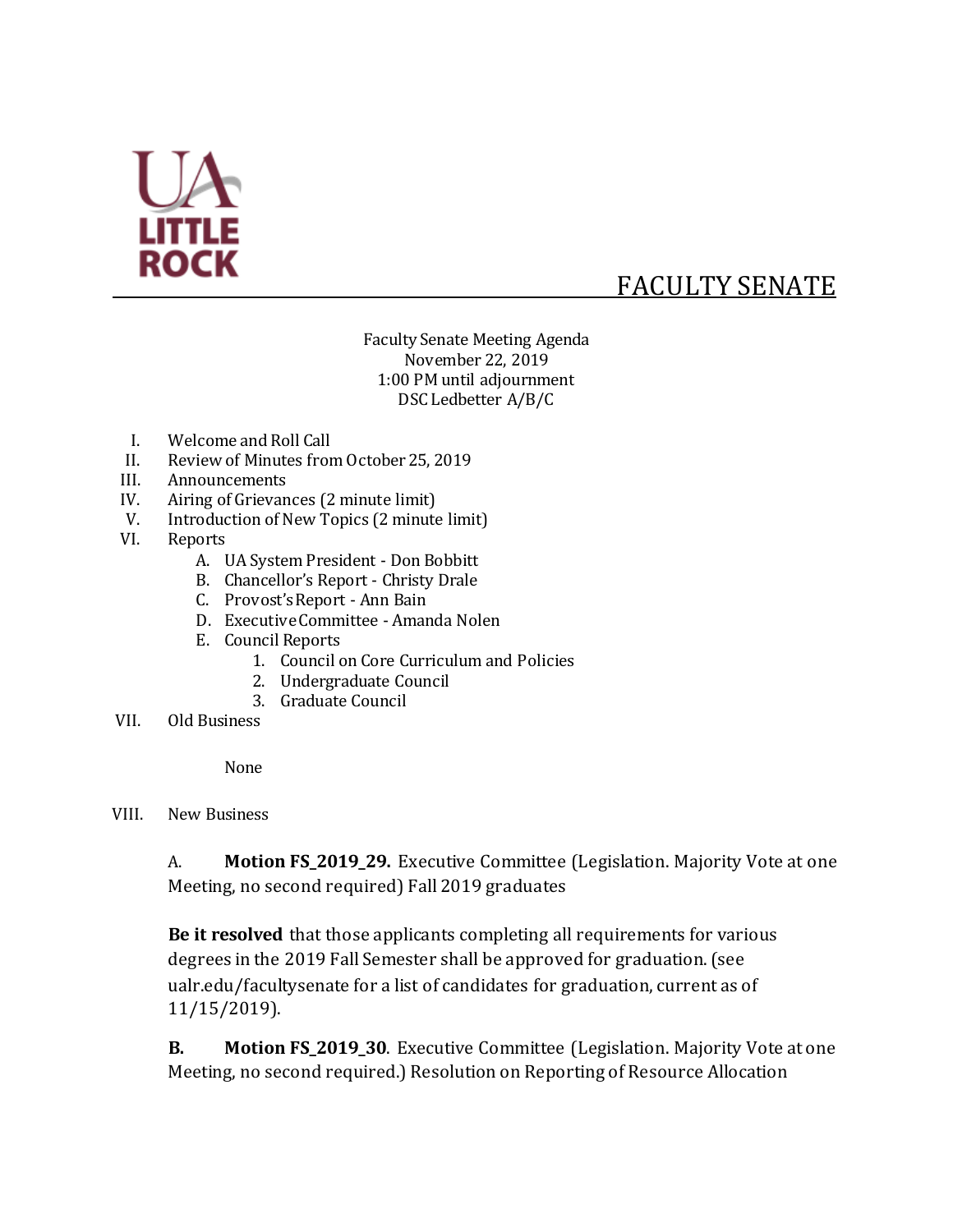**Whereas** UALR faculty have authority over the generation and modification of academic programs;

**Whereas** academic programs have been approved by the faculty, the Chancellor, the UA System, and the state of Arkansas Coordinating Board;

**Whereas** inherent within that approval is a commitment to appropriately staff and resource those programs;

**Whereas,** in particular, the approval of faculty lines (i.e., visiting, non-tenure track, and tenure track) are vital to the continued viability of academic programs;

**Whereas** policies are in place whereby academic programs can be cancelled, either for lack of graduates ( BP 620.1), academic planning (BP 405.5) or lack of institutional resources (BP 405.5); and

**Whereas** decisions on where those faculty lines are appointed will have long-lasting effects on academic programs and curricula across the university.

**Therefore, be it resolved** that the faculty senate recommends that a comprehensive academic plan be created with appropriate faculty input using the standing committees of the faculty senate;

**Be it resolved** that a regular reporting process that documents the approving/denying of faculty lines including the initiation of the request from faculty/chair (UA Board Policy 405.1), the Deans' recommendations, prioritization and justifications, and the Provost's approval/denial and justifications be instituted. These reports will be made to the appropriate college assembly for college level decisions and to the faculty senate for university level decisions beginning immediately for academic year 2019-2020; and

**Be it resolved** that the Provost will submit a report to the faculty senate summarizing faculty hiring decisions for AY 17-18 and AY 18-19, which includes a list of specific faculty lines that have been requested, approved, and denied with justifications for the approval/denial.

*Commentary*: Decisions about academic resource allocation, particularly faculty lines, requires broad input and discussion across units and colleges. Currently, decisions are being made about cutting and reallocating resources without a comprehensive academic plan. These decisions have long-lasting effects on faculty workload, program viability, and students' ability to successfully matriculate through academic programs. Developing an institutional academic plan is a necessary, but long process. In the meantime, in order to fulfill our authority over academic programs, the faculty senate expects full transparency of prioritization of faculty lines going back to AY 2017-18.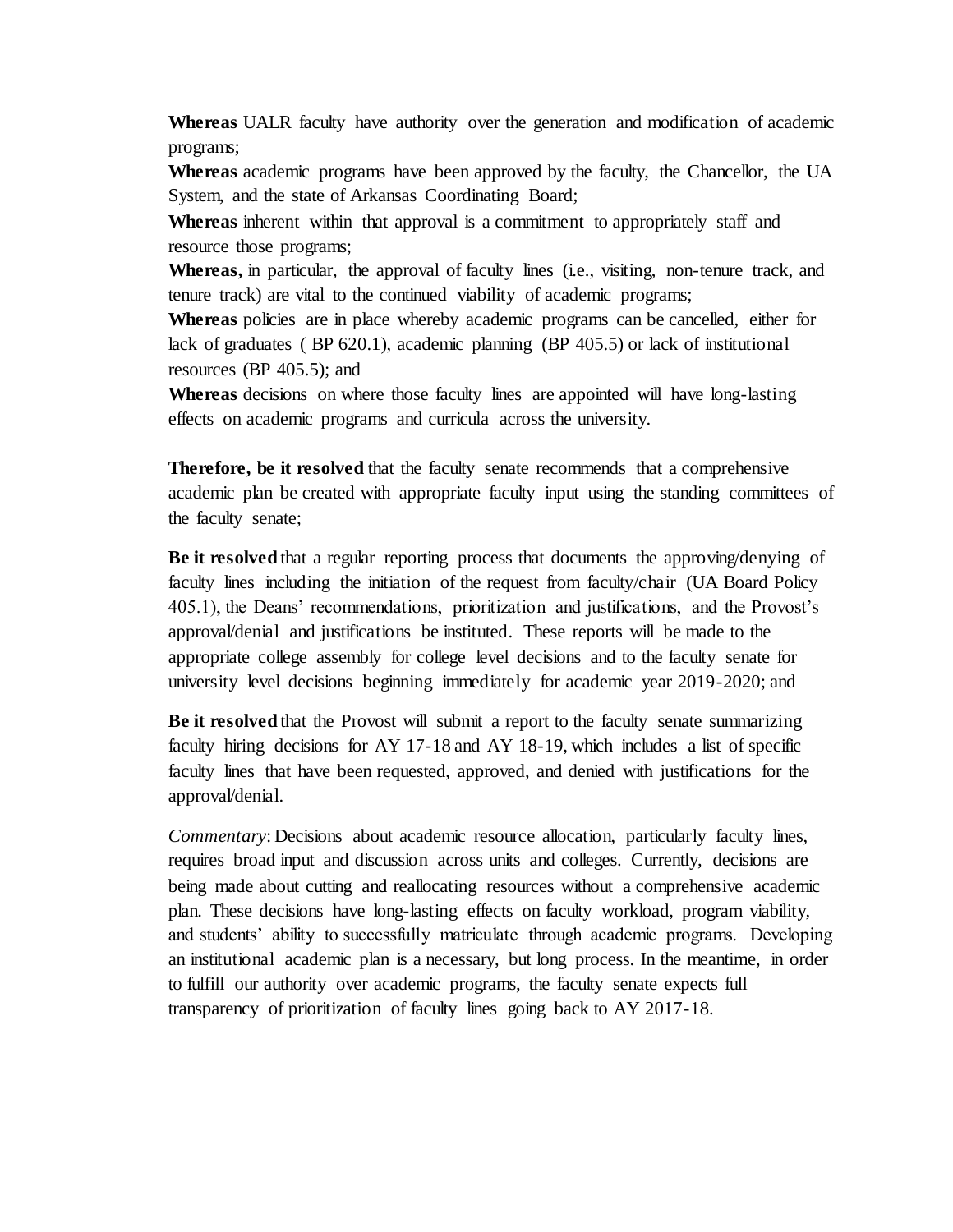**C. Motion FS\_2019\_31**. Executive Committee (Legislation. Majority vote at one meeting, no second required) Modify Article IV of the UA Little Rock Constitution of the Assembly.

**Be it resolved** to place on the April University Assembly Agenda a motion to modify Article IV of the UA Little Rock Constitution as shown in Appendix A (underline indicates addition; strikethrough indicates deletion); and

**Be it further resolved** that upon approval, implementation of changes will occur in July 2020.

*Commentary*: This modification to Article IV of the Constitution gives colleges and schools the responsibility of developing a process by which regular, college-wide consultation is provided for academic resource allocation. The modification also stipulates that until a college or department governance document has been approved, they will follow the generic college and department governance documents respectively.

**D. Motion FS 2019 32.** Academic Calendar and Schedules Committee. (Legislation. Majority vote at one meeting, no second required.) Calendar and Schedules Policy (514.7, 404.11).

**Be it resolved** to amend the Calendar and Schedule Policy (Faculty Senate Minutes 4/27/2018, 3/30/2018, 4/21/2017, 3/31/2017, 2/17/2017, 10/23/2015, 5/1/2015, 3/30/2012, 12/5/2008, 4/16/2003, 12/5/2003, 4/23/1999, 3/20/1998, 2/6/1998, 12/1/1988, 4/2/1986, 4/2/1986, 3/30/1983, 4/30/1981,5/6/1980, 3/20/1980, 5/1/1979, 2/10/1971) as indicated in Appendix B (underline indicates addition, strikethrough indicates deletion); and

**Be it further resolved** that upon approval, the changes would immediately be in effect.

*Commentary*: The proposed additions and modifications to the existing calendar and schedules policy will put in place all of the necessary constraints to generate academic calendars.

**E. Motion FS\_2019\_33**. Academic Transfer of Credit Committee. (Legislation. Majority vote at one meeting, no second required.) Transfer Admissions Policy

**Be it resolved** to amend the transfer student admission requirements of the Admissions Policy (Policy 502.1; 04/30/1990) as indicated in Appendix C (underline indicates addition, strikethrough indicates deletion); and

**Be it further resolved** that upon approval, implementation of changes will be effective as of July 2020.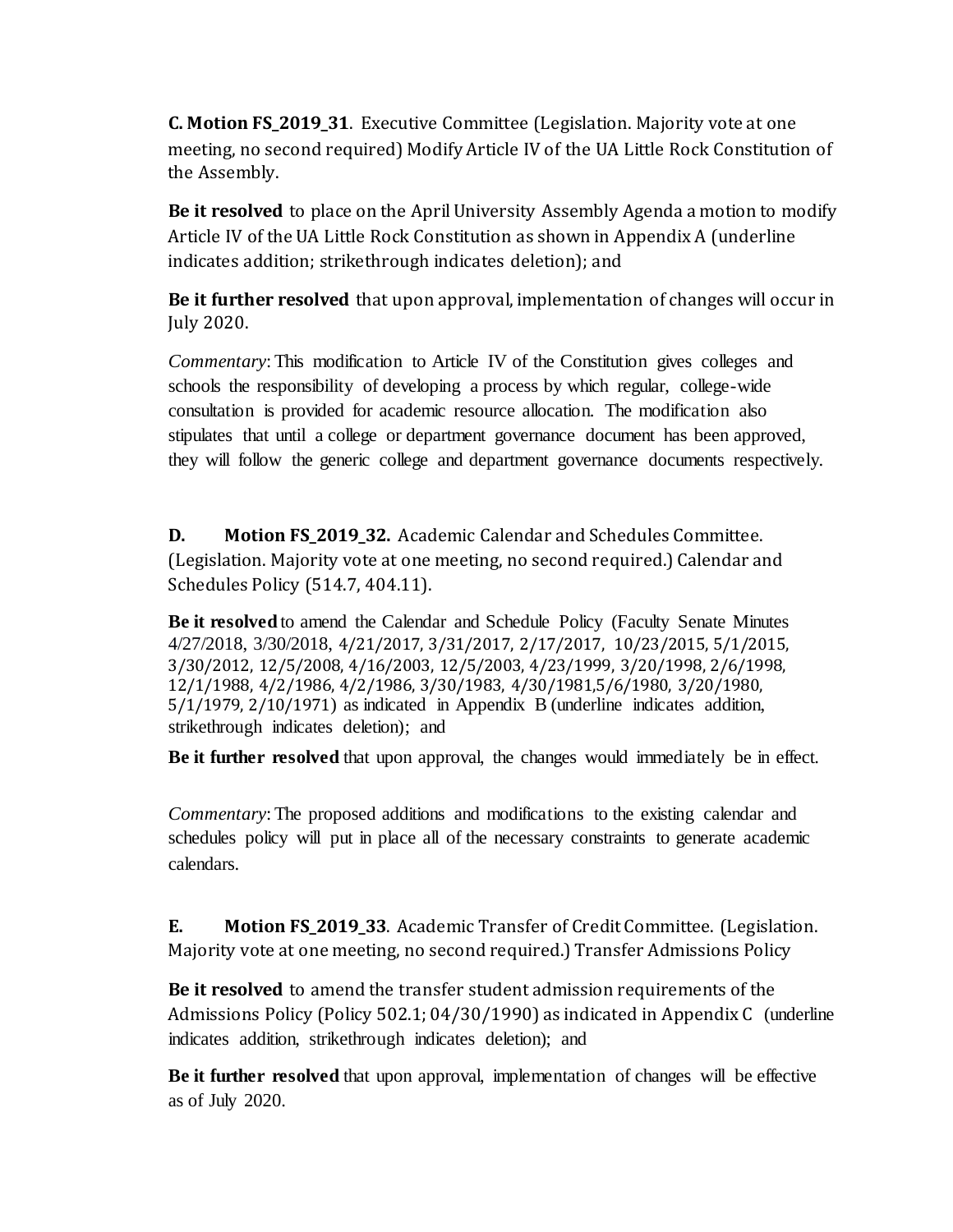*Commentary*: This revision only applies to transfer applicants, not freshman-transfer. The admission of freshman-transfer currently depends solely on high school transcripts and test scores. Transfer admissions depends solely on the college record.

There are two substantive changes to the admissions policy:

(1) Automatic admission if the student earned an AA/AS/AAS from their immediately previous institution;

(2) Automatic admission if the student last attended a post-secondary institution 7 or more years prior.

**F.** Motion FS\_2019\_34. Executive Committee. (Legislation. Majority vote at one meeting, no second required.) Additional Baccalaureate Degrees.

**Be it resolved to amend the Degree Requirements Policy (Policy 507**.1; Faculty Senate Minutes: 10/20/2017, 4/10/2015, 12/5/2014, 10/24/2014, 3/15/2013, 2/15/2013, 3/30/2012, 5/7/2004, 4/18/2003, 4/19/1994, 4/24/1992, 4/19/1989, 10/17/1985, 3/30/1983).

## **Baccalaureate Degree Requirements**

To receive a baccalaureate degree, a student must complete 120 hours (Academic majors and colleges may specify additional and/or more restrictive requirements) of which 30 hours must be in residence and 45 must be upper level (3000 level or above). At least 15 upper level hours must be completed in residence. A baccalaureate degree program may require more than 120 semester hours of college credit if prior approval has been granted by the Board of Trustees or it is a requirement of an independent licensing or accrediting body. Program faculty can make reasonable substitutions for program requirements for a student.

...

## **Additional Baccalaureate Degrees[\[1](https://mail.google.com/mail/u/0/#m_8315980638741788133__ftn1)[\],\[2\]](https://mail.google.com/mail/u/0/#m_8315980638741788133__ftn2)**

Additional baccalaureate degree(s) may be conferred subject to these provisions:

- Students must complete at least 30 credit hours in residence, including courses completed previously at UALR, but excluding transfer credit, credit-byexamination, experiential credit, and repeated courses.
- All program requirements must be completed for each additional baccalaureate degree. Courses completed within the previous degree(s) that satisfy requirements for additional program(s) may be accepted as satisfying program requirements for additional degree(s), subject to approval by the program faculty.
- Courses completed at another institution are transferable per the Course Transfer Policy (517.1).
- If not taken as a part of another baccalaureate degree, a course in United States history or government (HIST 2311, HIST 2312 or POLS 1310) must be completed, see "General Education Policy (503.3). U.S. Traditions: United States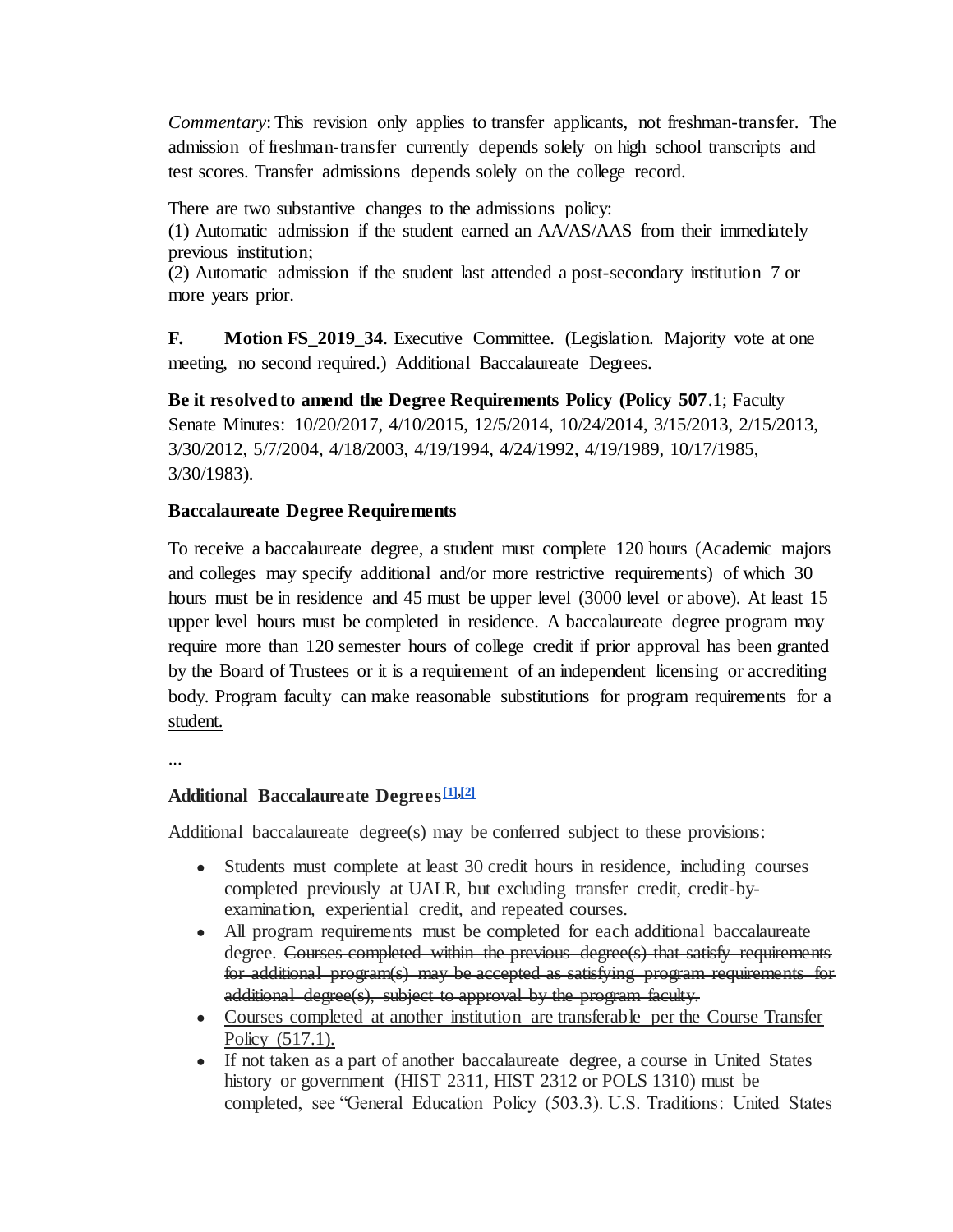History or Government Requirement." However, other general education requirements are not applicable to additional baccalaureate degrees. (Academic majors and colleges may specify additional and/or more restrictive requirements.)

<sup>[\[1\]](https://mail.google.com/mail/u/0/#m_8315980638741788133__ftnref1)</sup> The first degree may be awarded at UA Little Rock or it may be accepted in transfer (FSM 2017 1).  $\sqrt{2}$  The catalog for each of the degrees may be different, although all requirements for the first degree must be drawn from the same catalog (FSM\_2017\_1).

**Be it further resolved** that upon approval, these changes will be implemented in July, 2020.

*Commentary*: This modification to the policy clarifies and standardizes how courses completed at another university will be treated when students are pursuing a second baccalaureate. Under current policy, courses completed as part of a first degree may be applied to a second degree, but at the discretion of program faculty. This creates an opportunity for inconsistent application of the policy.

**G. Motion FS\_2019\_35. Executive Committee.** (Recommendation. Majority vote at one meeting, no second required.) Recommend elimination of UA Little Rock Policy 204.6.

**Be it resolved** that the Faculty Senate recommend that UA Little Rock Policy 204.6 Interactions with Government Officials (Appendix D) be eliminated;

**Be it further resolved** that the Faculty Senate recommend the institution follow the UA Board of Trustees Policy 465.1 Political Activity (Updated 3/2016); and

**Be it further resolved** that upon approval, this change be implemented immediately.

*Commentary*: The UA Little Rock policy 204.6 Interactions with Government Officials places restrictions on faculty that extend beyond the UA Board of Trustees policy to include providing expert testimony and working with professional organizations. These restrictions give the Office of Government Relations authority over these faculty activities which are protected by academic freedom. The UA Board of Trustees Policy 465.1 is concerned with restricting faculty and staff from lobbying legislators on behalf of the university. This is a reasonable expectation and preferable to the university policy.

**H. Motion FS\_2019\_36. Committee on Tenure.** (Legislation. Majority vote at one meeting, no second required.) Freedom of Speech and Thought.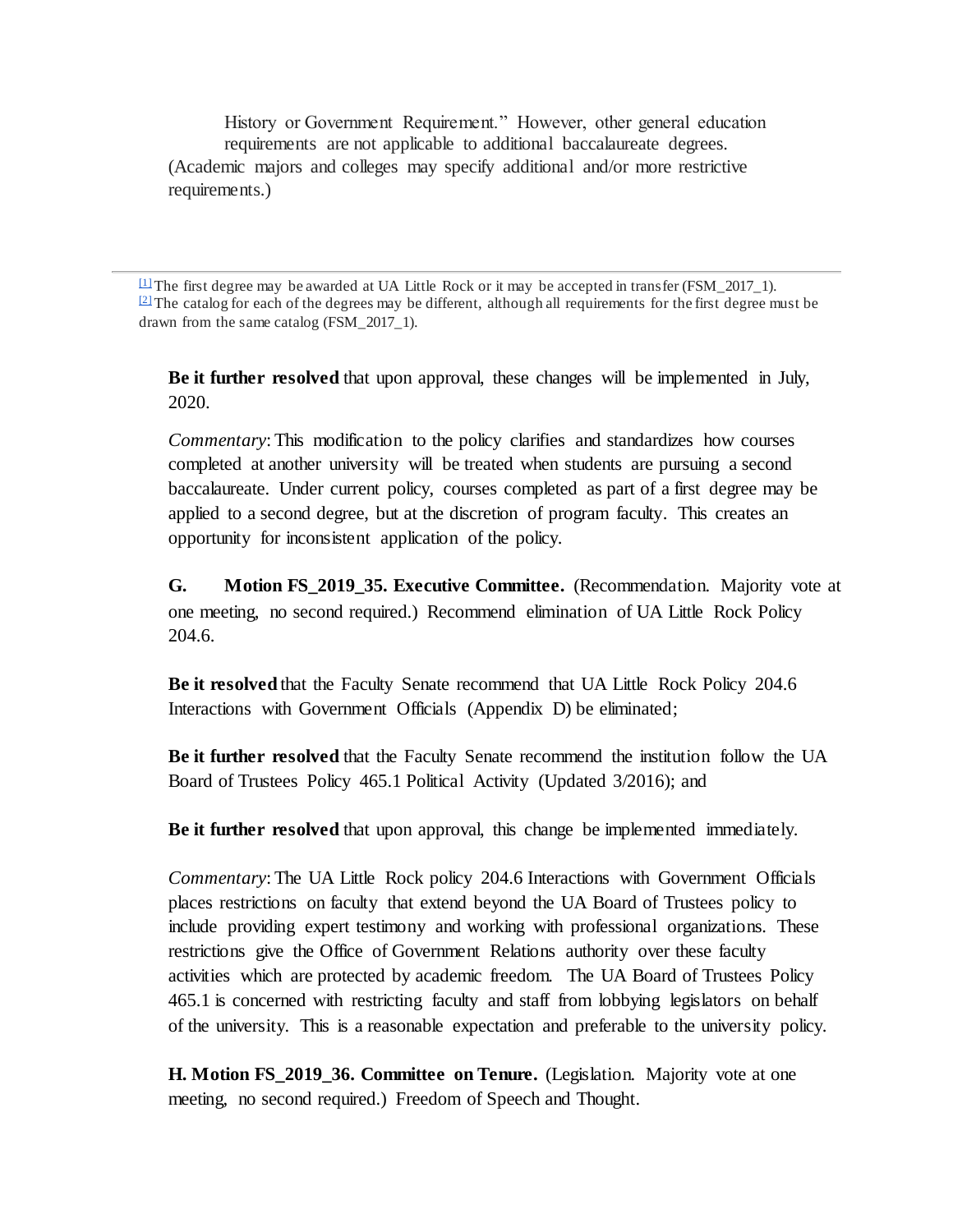**Be it resolved** that the University of Arkansas at Little Rock hereby adopt the following freedom of speech and thought principles and rules:

"Faculty shall not be restricted from communicating with members of the public, whether part of the UALR community or the public at large, on any matter except for matters in any way prohibited by state laws and rules and federal laws and regulations, other than delineated below:

(1) The school may impose reasonable time, place, and manner restrictions while the employee is working.

(2) Nothing in this policy shall be construed to interfere with state laws and rules and federal laws and regulations for the prohibition of discrimination."

**Be it further resolved** that if approved, this legislation would go into effect immediately.

*Commentary*: The faculty and administration understand that specific protections found in this Freedom of Speech and Thought Policy will augment the terms of Policy 403.25 – Academic Freedom Statement by adding additional and specific protections upon which faculty can rely – providing faculty with the additional free-speech and thought assurances that foster the purposes set forth in the Academic Freedom Policy. The faculty and administration want to ensure that private and public speech of academics are generally protected, subject to the reasonable restrictions below, so as to ensure an overall environment that fosters the academic and intellectual-pursuit goals articulated above.

**I. Motion FS\_2019\_37** Executive Committee. (Legislation. Majority vote at one meeting, no second required). Add the Freedom of Speech and Thought to the Academic Freedom statement (Policy 403.25)

Be it resolved that if approved by the Faculty Senate, that the Freedom of Speech and Thought language in FS\_2019\_36 be added to Policy 403.25 as shown in Appendix E.

## **IX. Open Forum**

**X. Adjournment**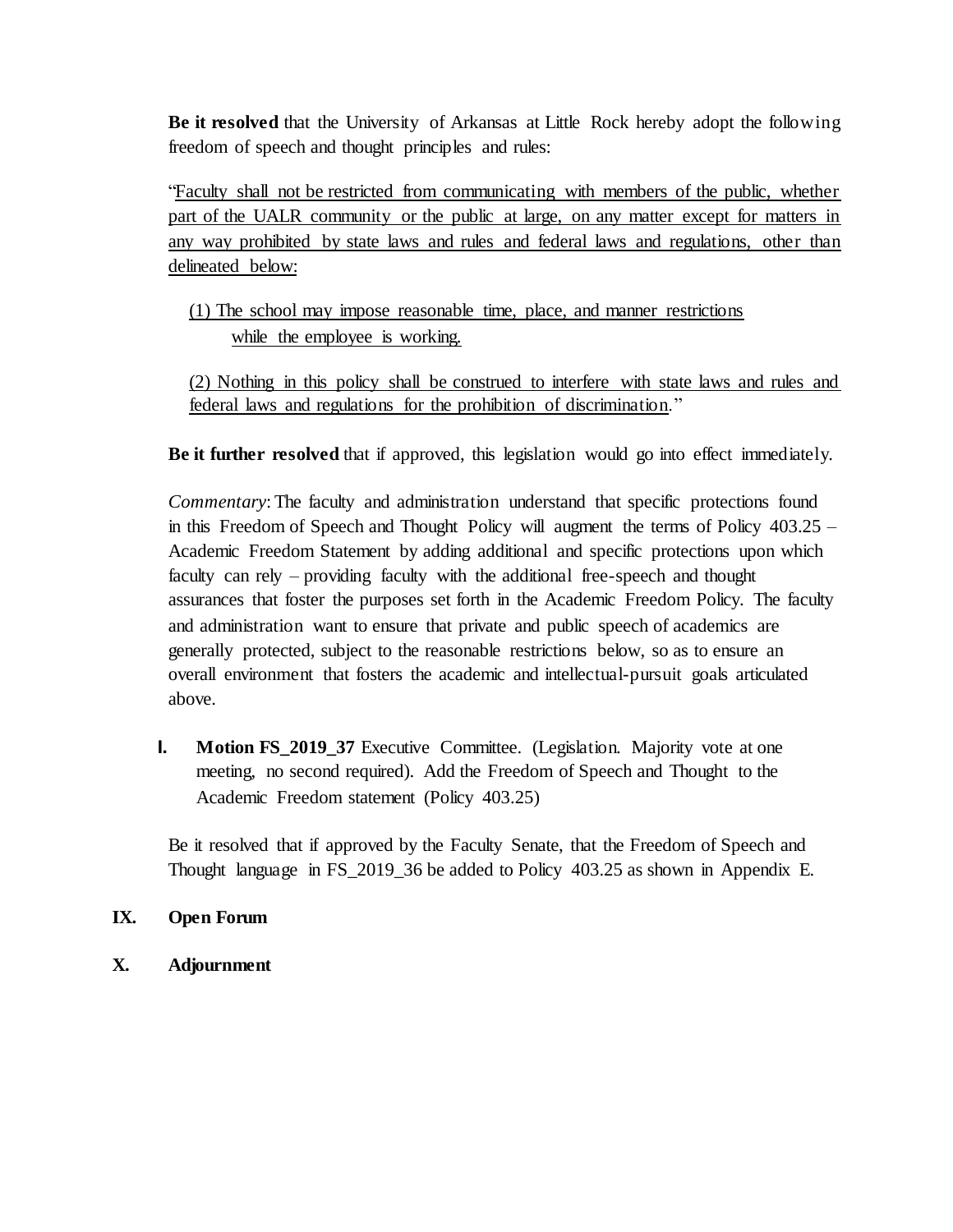## Appendix A: UA Little Rock Constitution of the Assembly

## IV. Department, School, and College Governance

The faculty of each college or school shall develop a governance document that specifies written policies and procedures for conducting business and shall hold meetings at least once each semester of the nine- month academic year. Unless provided otherwise in the governance document, additional meetings shall be held upon written call signed by one-fourth or more of the full time faculty. In addition, meetings shall be held on written call of the dean. The governance document shall be submitted for review first to the dean, then simultaneously to the executive vice chancellor and provost and to the Faculty Governance Committee, and finally to the Chancellor for approval. Each review shall be accomplished within 30 calendar days and comments from the reviewers shall accompany the document as it is forwarded throughout the review and approval process. The review of governance documents must occur during the regular nine-month academic year. Upon the agreement of the dean, executive vice chancellor and provost, and two representatives of the faculty governance committee, the review time may be extended to ninety days. Said policies shall not be in conflict with provisions outlined in the Faculty Handbook. Until such a time that a college governance document is approved, the unit shall follow the UA Little Rock Generic College Governance Document.

Responsibilities of colleges and schools are as follows:

- 1. By secret ballot to elect representatives and one alternate for each representative to the Faculty Senate, the Undergraduate Council, the Graduate Council, the Council on Core Curriculum and Policies, the Committee on Tenure, and the Appeals Council. Election as an alternate will be for a one-year period only, and an alternate will serve only in the event of a vacancy. Each college or school will provide a list of alternates (by position) to the Executive Committee of the Faculty Senate on an annual basis.
- 2. To study college or school curricula. Each college or school shall establish its own curriculum process. Routing of curriculum and program proposals shall follow the procedures outlined in the description of the Undergraduate Council, the Council on Core Curriculum and Policies, and the Graduate Council.
- 3. To provide consultation for decisions about resource allocation including faculty lines. This consultation must include faculty from across the college in addition to unit heads. This process shall be determined by the respective college and school assemblies, and routed through the governance approval process described above.

The faculty of each department shall develop its own policies and procedures for conducting business and shall hold meetings at least once each semester of the nine-month academic year for the purpose of discussing and acting upon departmental affairs. In addition to the methods of calling meetings specified in an approved governance document, faculty meetings may be convened by a written call of the department chairperson or by a written call of one-fourth or more of the full-time faculty. The governance document shall be submitted for review first to the department chairperson, then to the dean, then simultaneously to the executive vice chancellor and provost and to the Faculty Governance Committee. After such reviews, the document is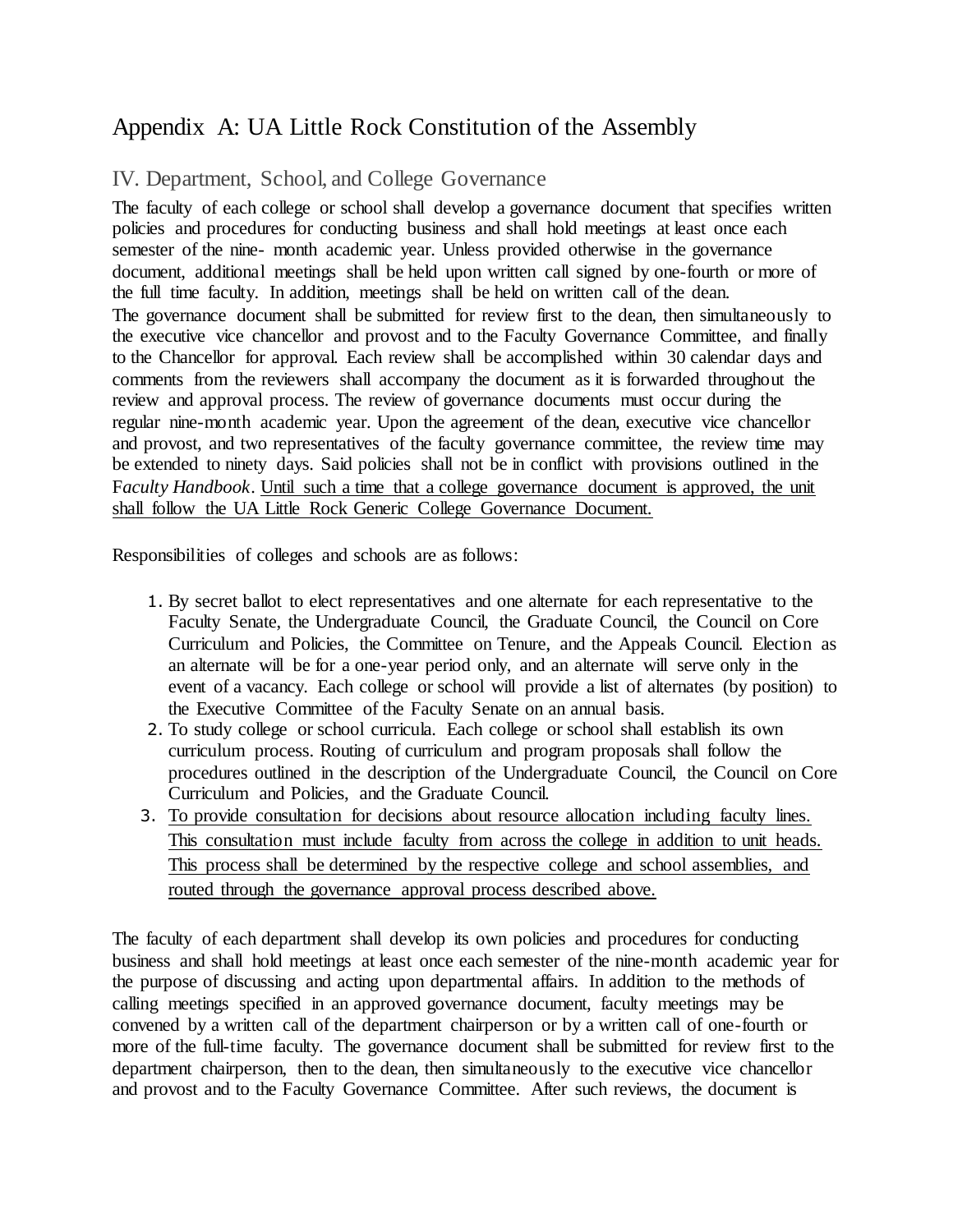forwarded to the Chancellor for approval. The review shall be accomplished within 30 calendar days and comments from the reviewers shall accompany the document as it is forwarded throughout the review and approval process. The review of governance documents must occur during the regular nine-month academic year. Upon the agreement of the dean, executive vice chancellor and provost, and two representatives of the faculty governance committee, the review time may be extended to ninety days. Such policies shall not be in conflict with provisions outlined in the *Faculty Handbook.* Until such a time that a department governance document is approved, the unit shall follow the UA Little Rock Generic Department Governance Document.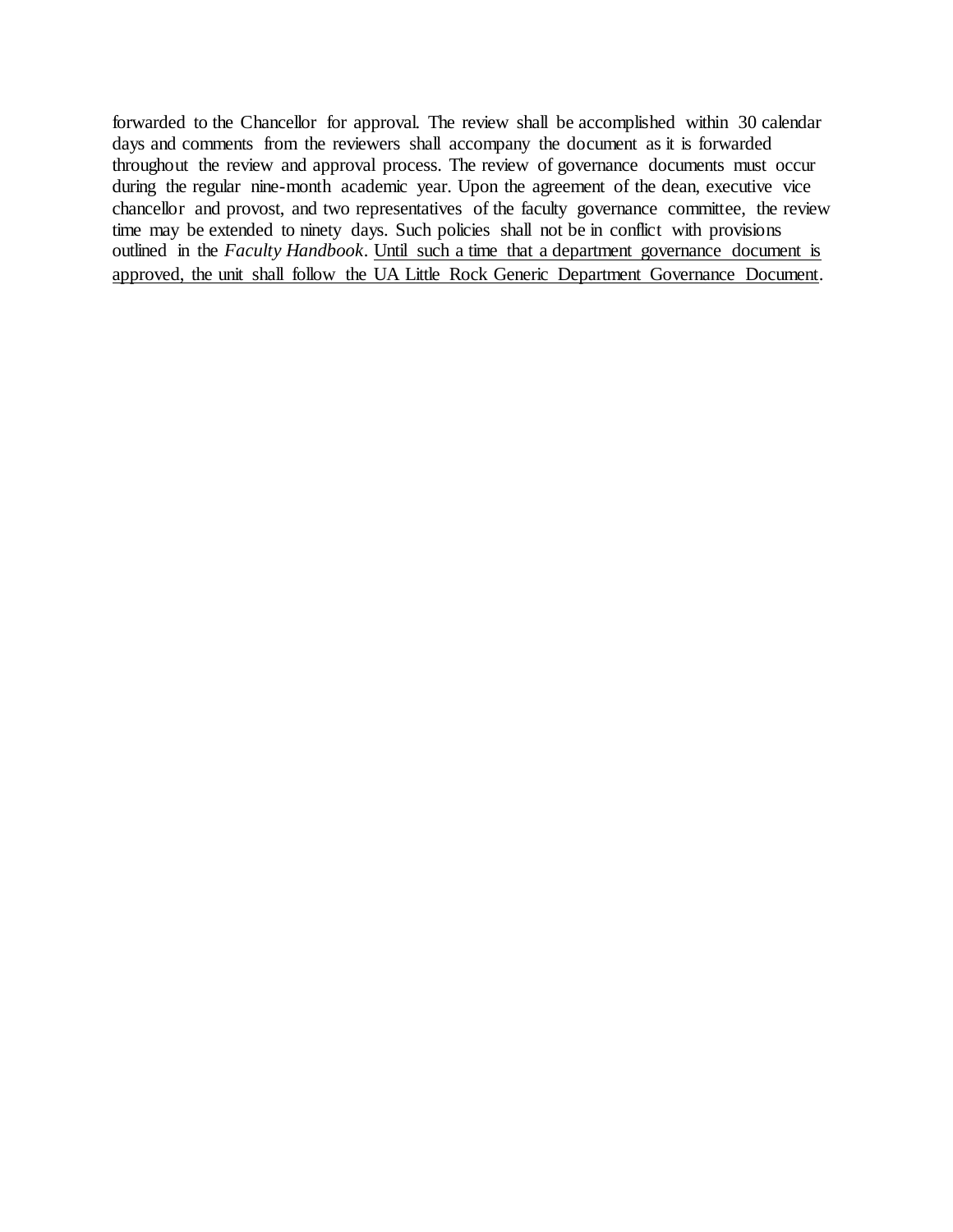# Appendix B: Calendar and Schedules Policy (514.7, 404.11)

## **Classes begin and end dates**

Fall full-term classes shall begin no earlier than August 18th and no later than August 26th. The full-term session shall end no earlier than December 12<sup>th</sup> and no later than December 17<sup>th</sup>.

Spring full-term classes will start relative to Martin Luther King Jr. Day<sup>1</sup> such that the session shall end no earlier than May  $12<sup>th</sup>$  and no later than May  $17<sup>th</sup>$ .

Summer full-term classes will start relative to Memorial Day<sup>2</sup> such that the session shall end no earlier than August  $2<sup>nd</sup>$  and no later than August  $10<sup>th</sup>$ .

Succeeding part of term sessions (i.e. 520,530 and 720) may not start until the completion of the preceding session (i.e., 510, 520 and 710). There is an exception for session 910 and 920, which must overlap to allow adequate days for the overall length of the semester.

#### **Time between classes**

That the time between classes be ten minutes and be standardize throughout the class schedules. Evening classes will begin at 6 p. m. with a ten minute interval between class periods.

#### **Class Blocks**<sup>3</sup>

 $\overline{a}$ 

In order to facilitate usage of class rooms and allow students to create meaningful schedules, all classes that use class rooms on the University of Arkansas at Little Rock main campus must adhere to the defined class blocks. Classes which do not use class rooms on the main campus may develop start times and class blocks that suit their clienteles.

Classes must be scheduled to start at the start time, but may end any time before the end of the class block and may use any of the days in the class block. Any class in which a portion of the class will extend across multiple class blocks requires approval of the department chair (or equivalent) or designee with notification to the Registrar.

- The start times for MWF morning classes shall be 8:00, 9:00, 10:00, and 11:00. The class block shall be 50 minutes long.
- The start times for MWF afternoon classes shall be  $12:15$ ,  $1:40$ ,  $3:05$ , and  $4:30$ . The class block shall be 75 minutes long.
- The start times for MW evening classes and TR evening classes shall be 6, 7:25, 8:50. The class block shall be 75 minutes long.

<sup>&</sup>lt;sup>1</sup> IF MLK day occurs on Jan 15 – 20, Classes begin the following day on Tuesday, January 16 – 21). IF MLK day occurs on January 21, Classes will begin on the Monday, One (1) week prior to MLK Day.

<sup>&</sup>lt;sup>2</sup> If Memorial Day falls on May 25 through 29, Classes will begin the following day on Tuesday. If Memorial Day falls on May 30 or 31, Classes will begin on the Monday prior to Memorial Day.

<sup>&</sup>lt;sup>3</sup> Implementation date: Spring 2018 semester.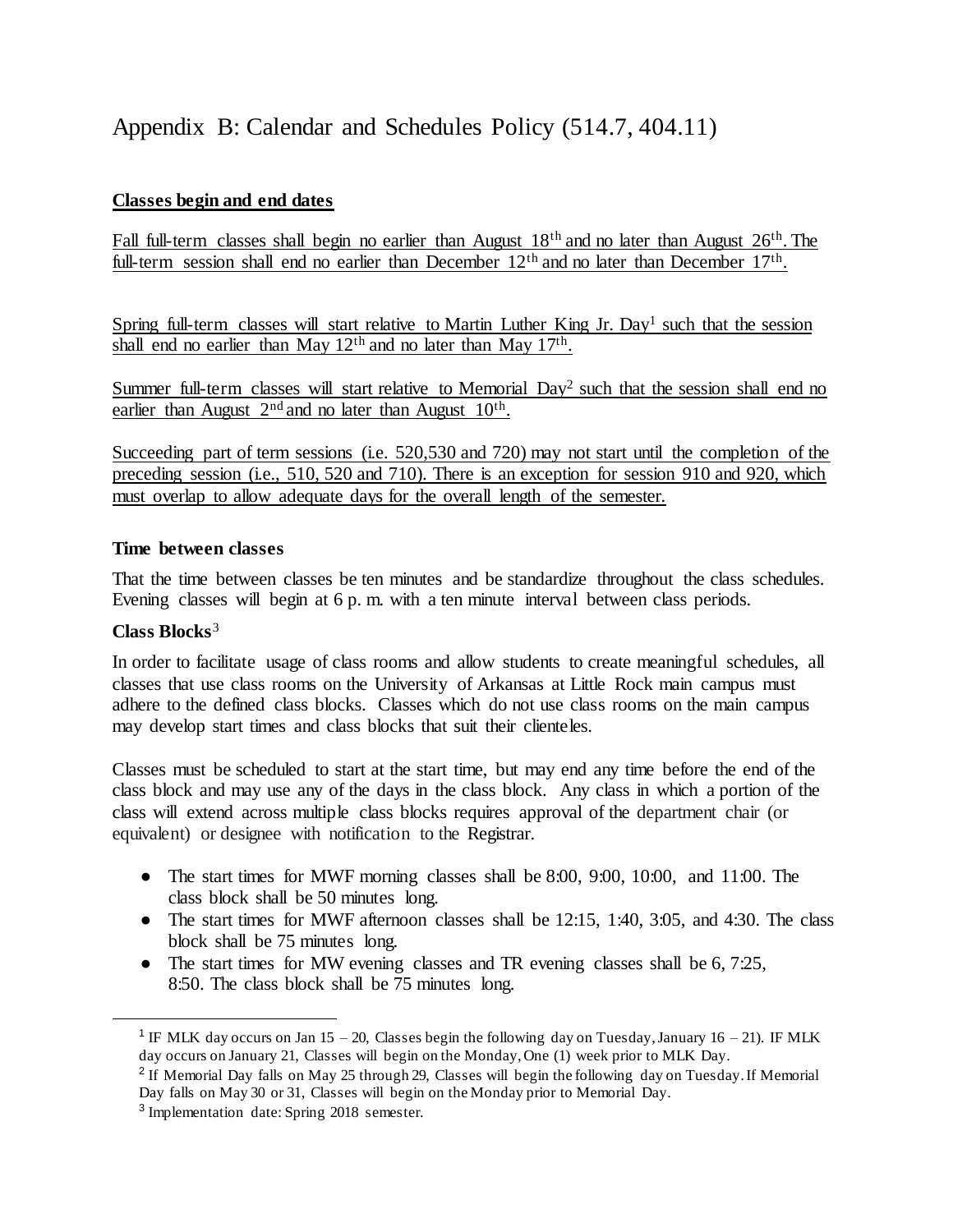- The start times for TR classes shall be 8:00,  $9:25$ ,  $10:50$ ,  $12:15$ ,  $1:40$ ,  $3:05$ , and  $4:30$ . The class block shall be 75 minutes long.
- The start times for M, W, T, R evening classes shall be  $4:30, 6, 7:25$ . The class block shall be 160 minutes long.

## **Credit Hour Policy**

All credit-bearing courses (undergraduate, graduate, professional), with the exception of courses offered by the William H. Bowen School of Law<sup>4</sup> must adhere to the standards laid out in this policy.

Each credit hour awarded by UA Little Rock is expected to require a reasonable approximation of the Carnegie Standard Hour for student achievement of course learning objectives following common practice in higher education.

#### **Standard Delivery Mode for a Credit Hour**

The standard for UA Little Rock will be to award 1 hour of credit for 750 minutes of direct faculty instruction and 1500 minutes of out-of-class time. The 750 minutes of direct faculty instruction per 1 hour of credit includes in-class assessment and exams as well as the final exam period. Each credit hour awarded must achieve this standard as a minimum.

The department/program faculty offering a course is responsible for assuring that the content of that course, as articulated in the course description, course learning objectives, and level of the course, satisfies this standard.

It is the responsibility of the department chair (or equivalent) or designee to schedule course meeting times that ensure the required contact time (including deviations below) within the academic semester (fall, spring) and the summer session.

It is the responsibility of the course instructor to deliver the content within the schedule of course meeting times. In the event that scheduled activities cannot be delivered (for instance, snow days, holiday, technological failure, or instructor absence), the department/program faculty has the responsibility for making reasonable accommodations to deliver the content.

#### **Deviations from the Standard:**

 $\overline{a}$ 

A course that deviates from the Standard (for instance, a course that does not offer a final exam) or that uses a delivery mode other than the Standard (for instance, a laboratory) must indicate the deviation in the syllabus and provide a justification demonstrating how the course will achieve

<sup>4</sup> The William H. Bowen School of Law is accredited by the American Bar Association Council of the Section of Legal Education and Admissions to the Bar ("ABA"), which has been designated by the Department of Education as the law school accreditation agency to ensure compliance with federal regulations. ABA Accreditation Standard 310 governs the determination of credit hours awarded for coursework and is consistent with federal regulations.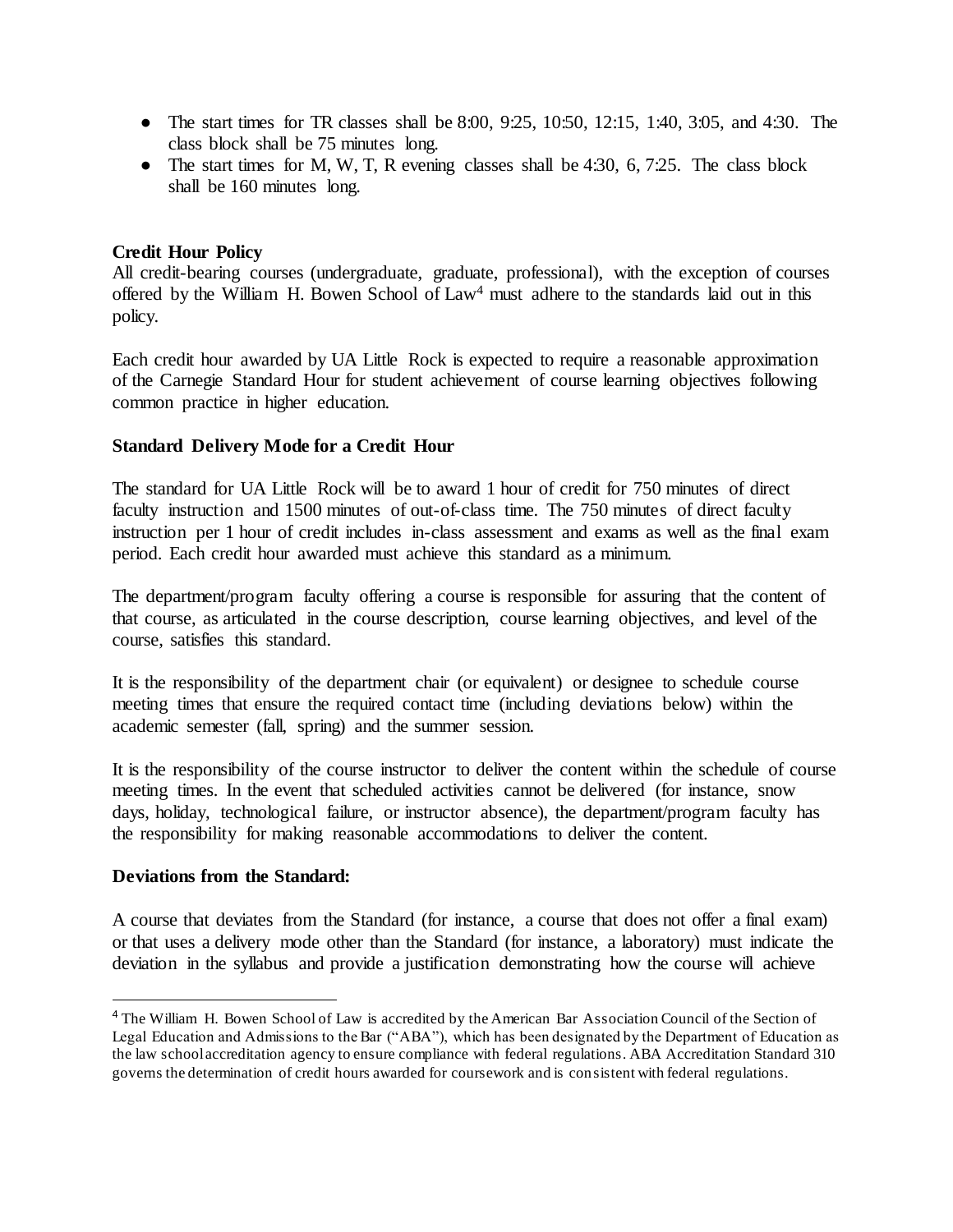results equivalent to the Standard. A department/program faculty may adopt systematic deviations and equivalencies for alternative delivery modes in lieu of a statement on the syllabi.

#### **Time Between Final Exams and Grades Due**

That all academic calendars will provide adequate time for grading between the administration of final examinations and the deadline for reporting grades to the Office of the Registrar. Adequate time for grading is defined for full, 9-week, and 7-week terms as a minimum of two complete business days between the administration of the last regularly scheduled examination and the deadline for reporting grades to the Office of the Registrar. One complete business day is the minimum for 5-week terms.

Grades for the Fall Semester may not be due after 12/23. Grades for the Spring Semester may not be due after 5/15.

#### **Final Exams**

Consultation Day will be the first business day after the last day of classes. Faculty should be available to consult with students during business hours (8:00 am - 4:00 pm).

Meetings and other required activities involving either students or faculty may not be scheduled on Consultation Day.

Final exams for the fall and spring semesters on the main campus will be scheduled during the period of five consecutive business days following consultation day, except for final exams in Math 1302 and 1321, which may be held on Consultation Day from 4:00pm - 6:00pm.

All other final exams will be scheduled based on the Class Block:

|                    | If your class meets: | Then your final<br>exam will be: |
|--------------------|----------------------|----------------------------------|
| M, W, F<br>Classes | 8:00am MWF           | W 8:00 - 10:00am                 |
|                    | 9:00am MWF           | F 8:00 - 10:00am                 |
|                    | 10:00am MWF          | W 10:30am - 12:30pm              |
|                    | 11:00am MWF          | F 10:30am - 12:30pm              |
|                    | $12:15$ pm MWF       | M 10:30am - 12:30pm              |
|                    | 1:40pm MWF           | W 1:30pm - 3:30pm                |
|                    | $3:05$ pm MWF        | M 1:30pm - 3:30pm                |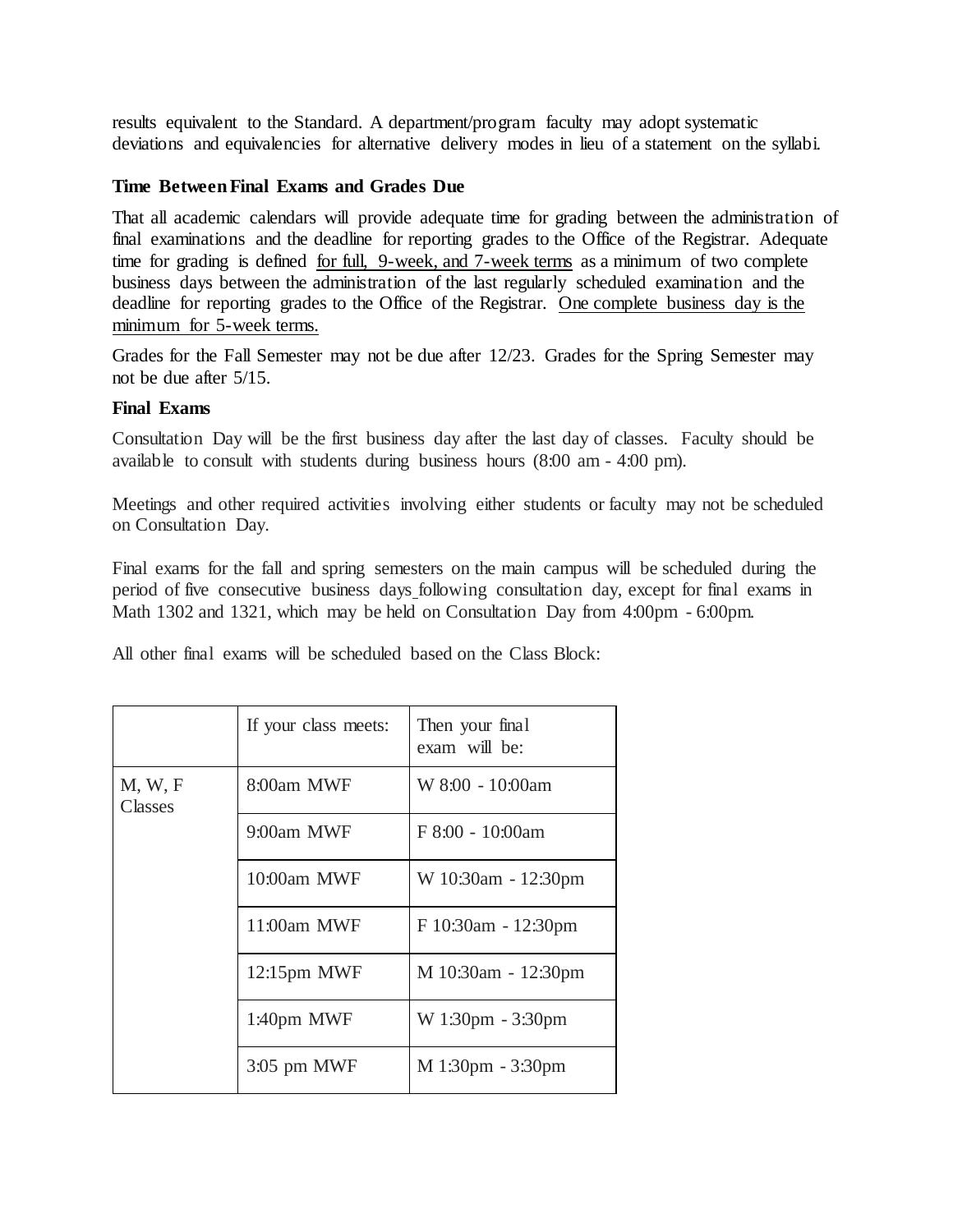| T, R Classes       | 8:00am TR               | R 8:00am - 10:00am  |
|--------------------|-------------------------|---------------------|
|                    | 9:25am TR               | T 8:00am - 10:00am  |
|                    | 10:50am TR              | R 10:30am - 12:30pm |
|                    | 12:15pm TR              | T 10:30am - 12:30pm |
|                    | 1:40 <sub>pm</sub> TR   | R 1:30pm - 3:30pm   |
|                    | $3:05$ pm TR            | T 1:30pm - 3:30pm   |
| Evening<br>Classes | 4:30pm MWF or W<br>only | W 4:00pm - 6:00pm   |
|                    | 4:30pm M only           | $M$ 4:00pm - 6:00pm |
|                    | 4:30pm TR or R<br>only  | R 4:00pm - 6:00pm   |
|                    | 4:30pm T only           | T 4:00pm - 6:00pm   |
|                    | 6:00pm MW or W<br>only  | W 6:00pm - 8:00pm   |
|                    | 6:00pm M only           | M 6:00pm - 8:00pm   |
|                    | 6:00pm TR or T<br>only  | T 6:00pm - 8:00pm   |
|                    | $6:00 \text{pm}$ R only | R 6:00pm - 8:00pm   |
|                    | 7:25pm MW               | M 6:00pm - 8:00pm   |
|                    | $7:25$ pm TR            | R 6:00pm - 8:00pm   |
|                    | 7:25pm T only           | T 8:00pm - 10:00pm  |
|                    | 7:25pm W only           | W 8:00pm - 10:00pm  |
|                    | 7:25pm R only           | R 8:00pm - 10:00pm  |
|                    | 7:25pm M only           | M 8:00pm - 10:00pm  |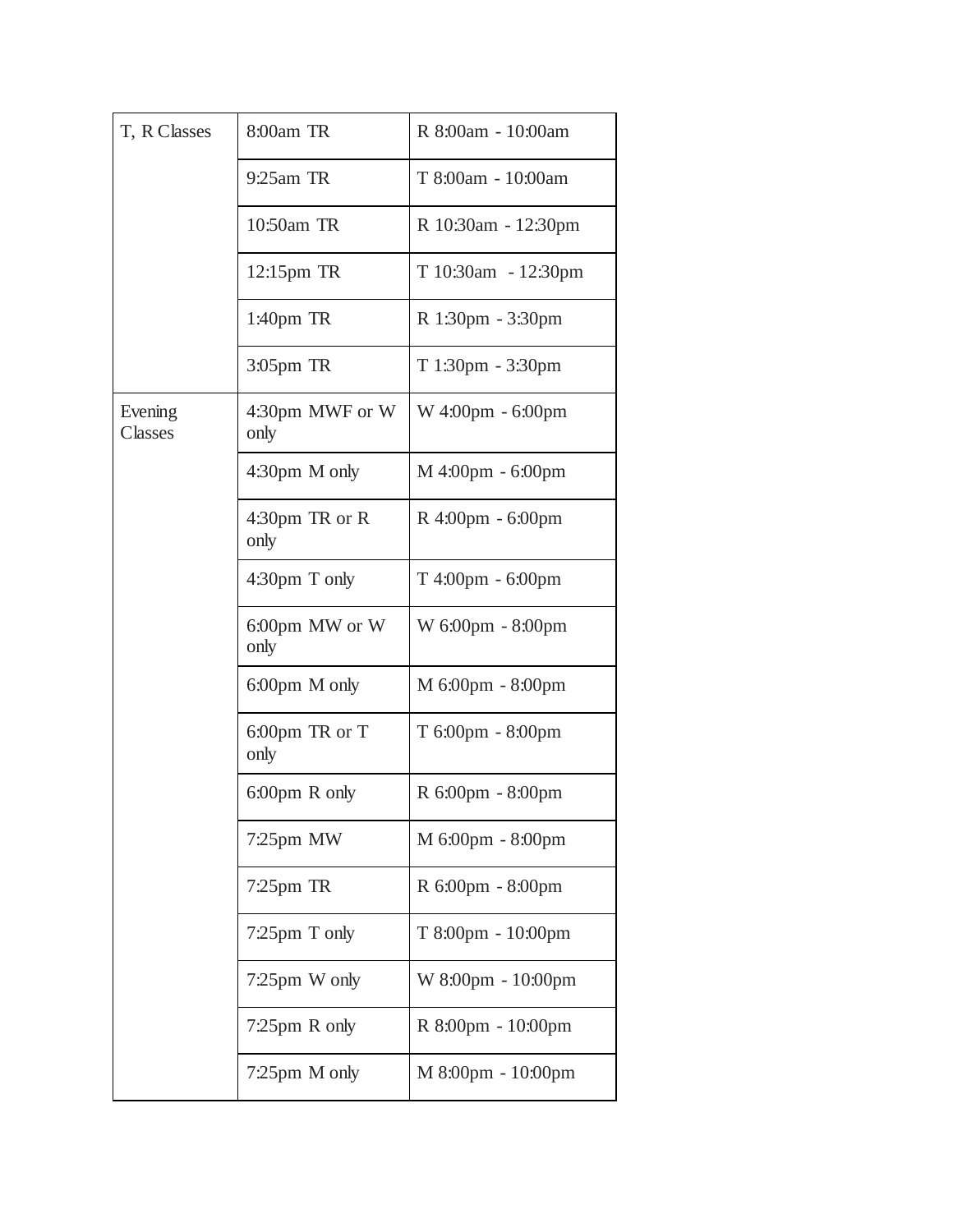| $8:50pm$ TR  | $T8:00 \text{pm} - 10:00 \text{pm}$ |
|--------------|-------------------------------------|
| $8:50$ pm MW | W 8:00pm - 10:00pm                  |

Classes which occupy more than one Class Block will use the earliest Class Block's Final exam time.

## **Holiday/Vacation Classes**

That a holiday or vacation period in the class schedule begin after the last class period of the last class day before a holiday. If Friday is the last class day before a holiday, scheduled Saturday classes shall be held.

## **Spring Break**

That academic calendars be changed to show "TBA" in place of any indication of dates for Spring Break. Spring break will be identified on the academic calendar as beginning UA Little Rock spring break will coincide with the "common spring break for public schools" as directed by the Arkansas State Code<sup>5</sup> (A.C.A. § 6-10-106) for elementary and secondary schools. The break will begin on the Sunday before the week of the spring break, and concluding on the Saturday after the week of spring break.

## **Fall Break**

That the Academic Calendar and Schedules Committee create two plans, one with a Monday-Tuesday Fall break and one without the Fall Break to be presented to the Faculty Senate in the long-term calendar plan and that a campus-wide mailout of the two plans occur prior to the Faculty Senate's debate on the matter.

Fall break will be identified on the academic calendar as beginning on the Sunday before Thanksgiving the week of Fall break, and concluding on the following Saturday after the week of Fall break.

#### **Unique Calendars for Special Clienteles**

It is understood that Departments and Colleges are encouraged to set special course schedules to accommodate their particular clienteles. To that end, the Executive Vice Chancellor and Provost may approve limited variations from the normal schedule to enable units to accommodate unique clienteles, e.g. for public school teachers during the summer months, or to test experimental or innovative approaches to meeting student needs.

#### **Academic Calendar Plan**

 $\overline{a}$ 

That the Calendar and Schedules Committee Office of the Registrar will prepare the academic calendar three five years in advance of the current year and present to the Faculty Senate for approval.

<sup>&</sup>lt;sup>5</sup> The Arkansas State Code states that the common spring break begins on the Monday of the  $38<sup>th</sup>$  week of the school year. The thirty-eighth week is calculated by counting from the first week in July that begins on a Sunday.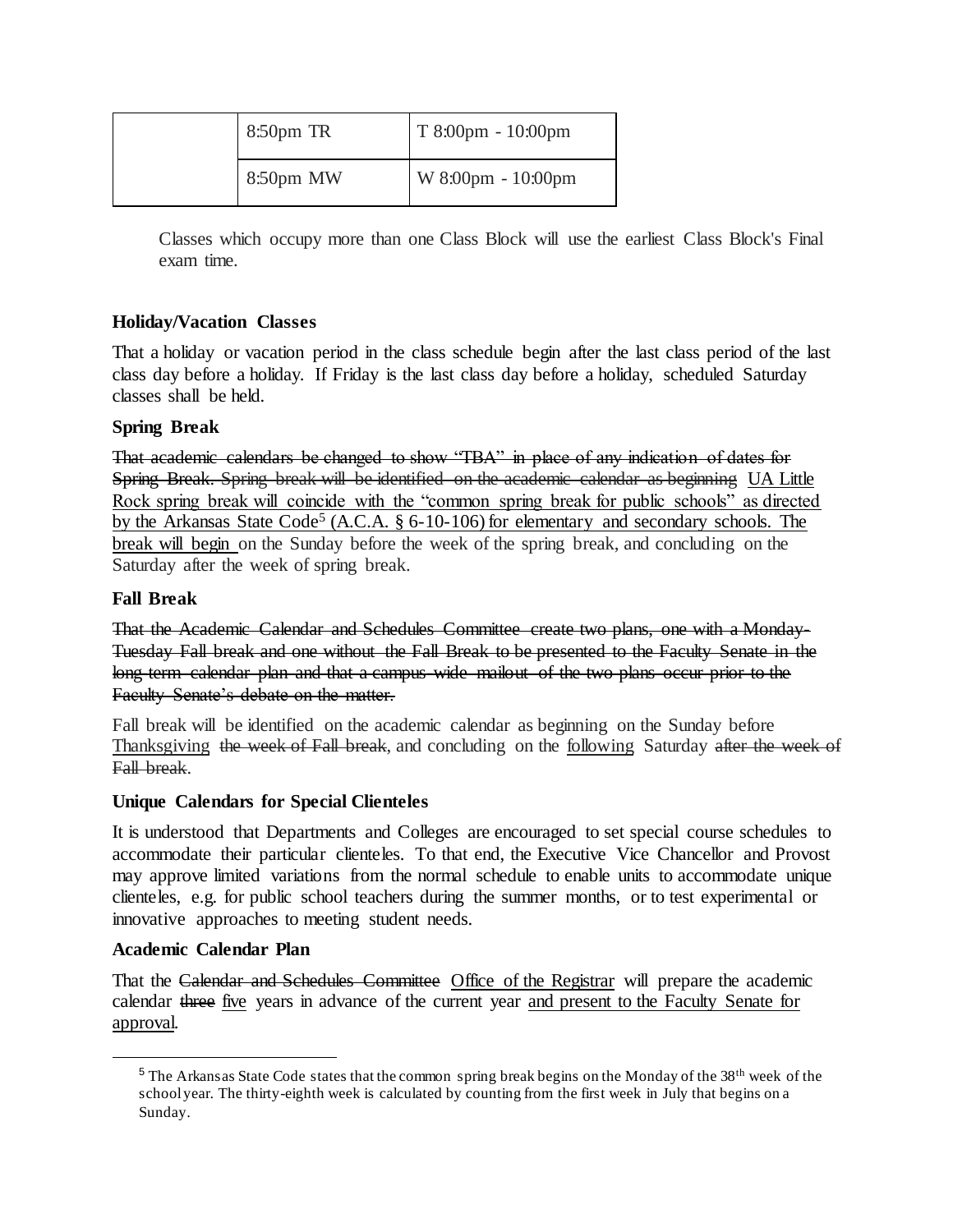#### **Changes in Calendar Dates**

During an academic semester, the Faculty Senate Executive Committee may legislate changes to calendar dates for that academic semester on behalf of the Faculty Senate.

#### **Summer Schedules**

That two six-week terms, preceded by a two-week interim term be established as the basic format for scheduling summer course offerings. Summer course offerings may be scheduled for shorter or longer periods if classroom space is available. That the first summer term be scheduled to being in the first week of June.

#### **Citation and Modification**

This policy must be cited in any curricular documents that excerpt it (such as the Undergraduate Catalog) and the Faculty Senate Executive Committee (or their designee) should review those documents before they are finalized. Wherever there is a substantive conflict between the document which quotes this policy and this policy, this policy shall be followed.

The Policy can be modified through legislative action of the Faculty Senate (see Article III of the Constitution of the Assembly of the University of Arkansas at Little Rock).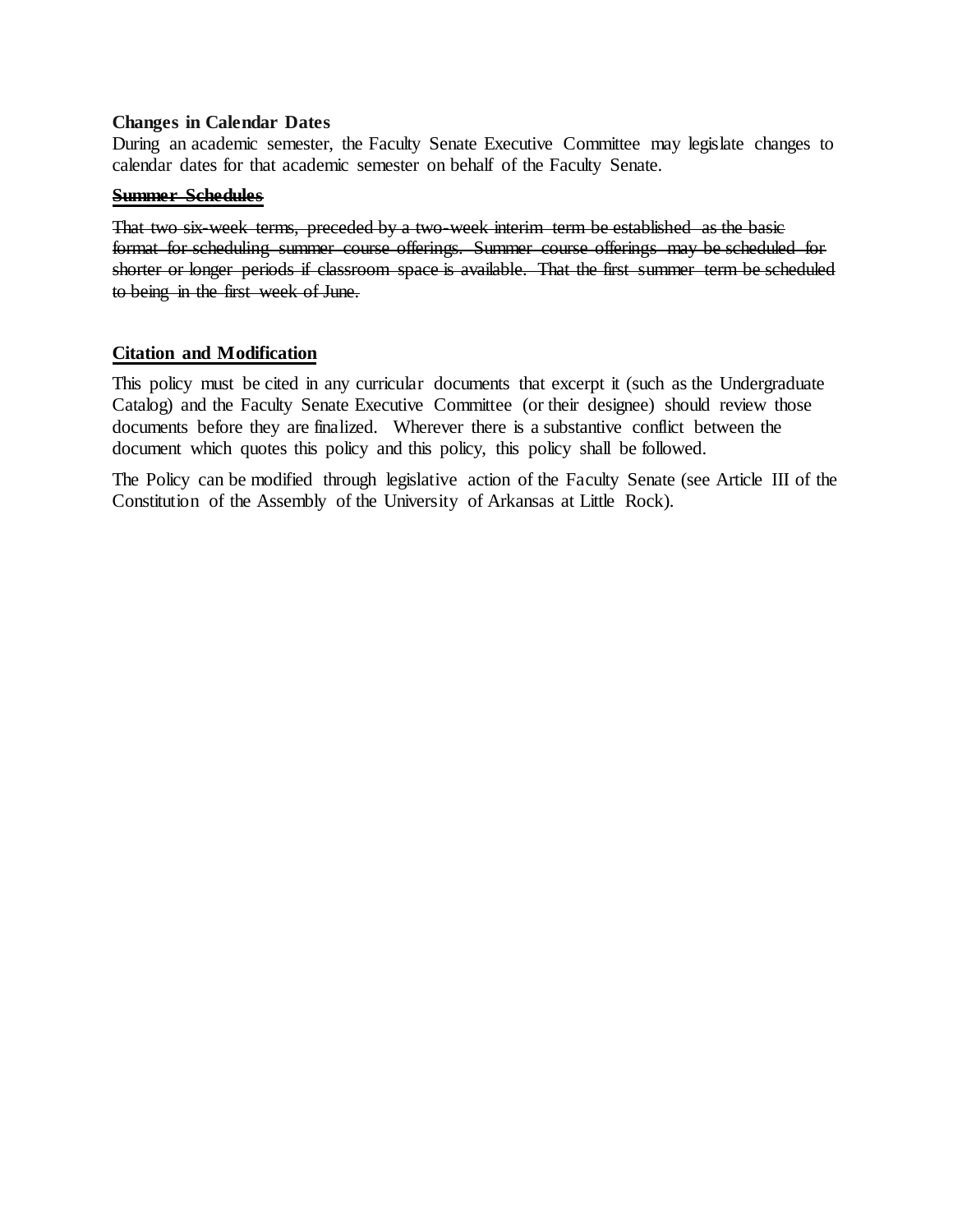## Appendix C: ADMISSION OF TRANSFER STUDENTS (4/30/1990)

The Admissions credentials for transfer students must include:

- 1. Completed application for admission
- 2. Official transcript(s) for each college previously attended (must be sent to UALR UA Little Rock by the college)
- 3. An Arkansas Certificate of Immunization for Institutions of Higher Education Proof of two MMR (measles, mumps, and rubella) immunizations (required of all applicants born after January 1, 1957).

Students who have twelve of fewer acceptable transfer credits from another college or university must meet all of the admission requirements for entering freshmen. A previously enrolled student who has attended another institution since attending UA Little Rock must reapply for admission and submit the additional official transcript(s).

Students with more than twelve transferable college credit hours from a regionally-accredited institution who have earned whose previous college work is at least a 2.0 cumulative GPA, or who have earned an AA/AS/AAS degree from their immediately previous regionally-accredited institution will be admitted in Regular Student Status. If the previous college work is below a 2.00 GPA, the student may be admitted, and if admitted, will be placed in Conditional Student Status. (See Conditional Student Status section).

Transfer students applicants with less than a cumulative 2.0 GPA are required to may petition the Admissions and Transfer of Credit Committee for admission. The initial enrollment of students admitted on appeal may be limited and their hours may be further limited by a contract approved by the Admissions Committee.

Transfer credit will be evaluated only after a completed application for admission and final transcripts have been received. Only grades of C or better earned in regionally accredited institutions will transfer to UALR. Within the University of Arkansas system, grades of D earned since the fall semester of 1972 will transfer. Department faculty in a student's major field may require students to repeat courses in which they earned a grade of D.

Transfer students who have been academically suspended from another college or university, who have completed their suspension and who are eligible to return to the school from which they have been suspended may be eligible for admission to UALR and, if admitted, shall be placed on academic probation. If admitted, such students shall be limited to 13 credit hours or less in each term they are enrolled until they have achieved good academic standing.

Transcripts from institutions not accredited by the regional accrediting associations will be handled at the discretion of the University registrar. Students presenting such a transcript may be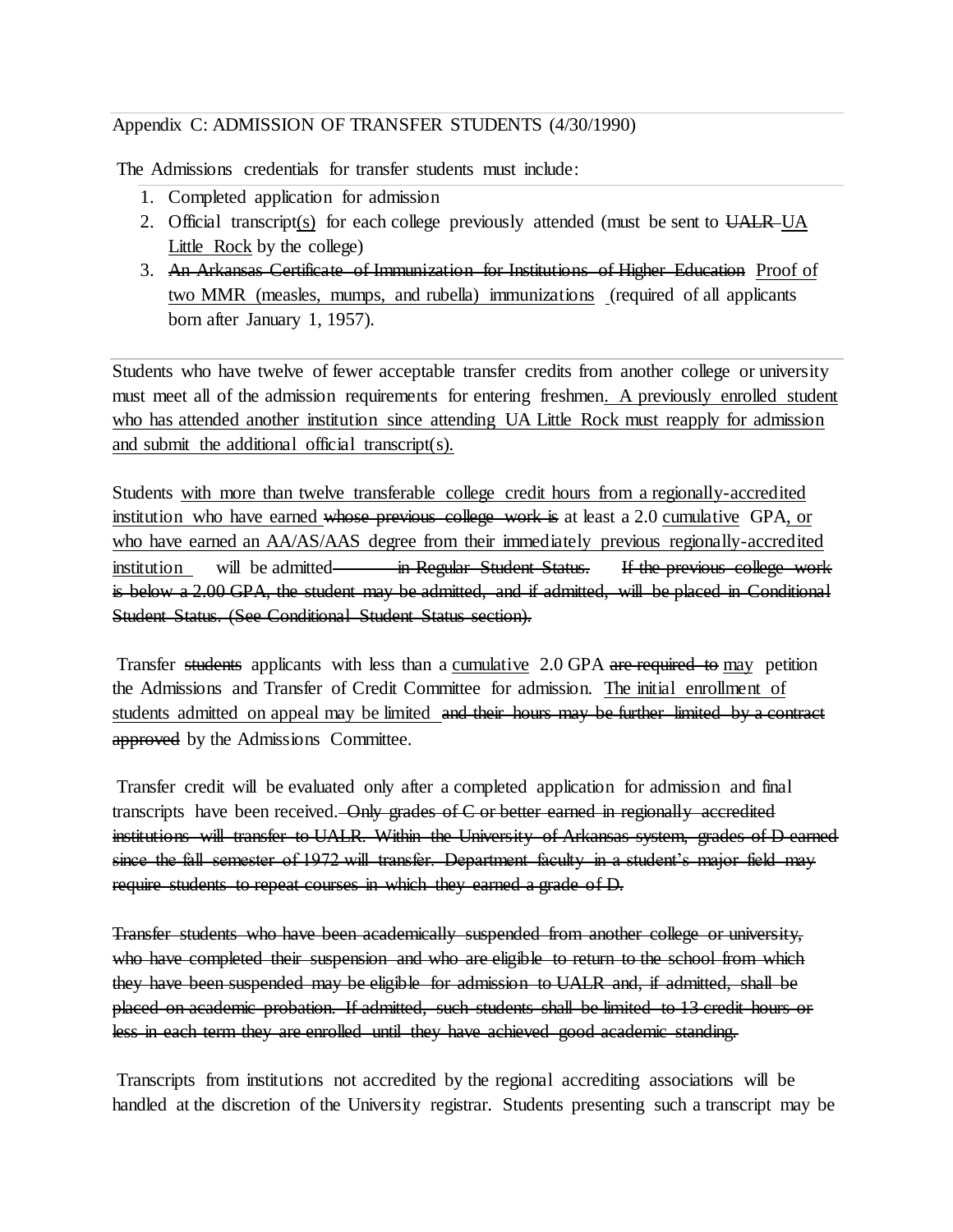given provisional credit subject to the satisfactory completion of further work at UALR Little Rock in subjects for which they are asking advanced standing credit. However, such transcripts may be refused altogether.

Only official transcripts will be accepted for evaluation. They must include complete records of the courses taken at all other institutions and be sent to UALR Little Rock by the institution. The registrar may also request that a catalog or bulletin of the year covered by the transcript be presented.

#### CONDITIONAL STUDENT STATUS

A first time entering freshman who do not meet all of the requirements for regular student status (see above) may be admitted conditionally to the university if s/he has satisfied at least one of the above listed requirement. A student admitted in conditional status shall be placed on probation and may enroll for up to thirteen hours under a contract arrangement. Deficiencies in composition, reading and mathematics, as ascertained by subject area ACT score (or equivalent SAT) must be remediate prior to exit from University College. This remediation should be completed within the student's first thirty hours of course work.

Transfer students with less than a 2.0 GPA are required to petition the Admissions and Transfer of Credit Committee for admission and their hours may be further limited by a contract approved by the Admissions Committee.

The University is not obligated to admit all students who may qualify to be admitted conditionally. If the number of students applying for consideration to be admitted conditionally exceeds the availability of appropriate developmental courses, the University may deny admission until such time as appropriate developmental courses become available.

#### PROVISIONAL ADMISSION FOR TRANSFER STUDENTS

Transfer students lacking valid ACT or SAT scores, high school or college transcripts, or GED scores may who have not submitted all official academic credentials necessary for admission may be admitted provisionally provided that official in-progress transcripts support admissibility. Students must submit the missing credentials by the fifth week of the fall or spring semester or a specified time during summer in order to register for subsequent terms. Students who do not meet this requirement will be administratively withdrawn from classes with full loss of tuition. Under no circumstances may students admitted provisionally be changed to temporary student status. Students on provisional status are not eligible to receive financial aid or veteran's benefits.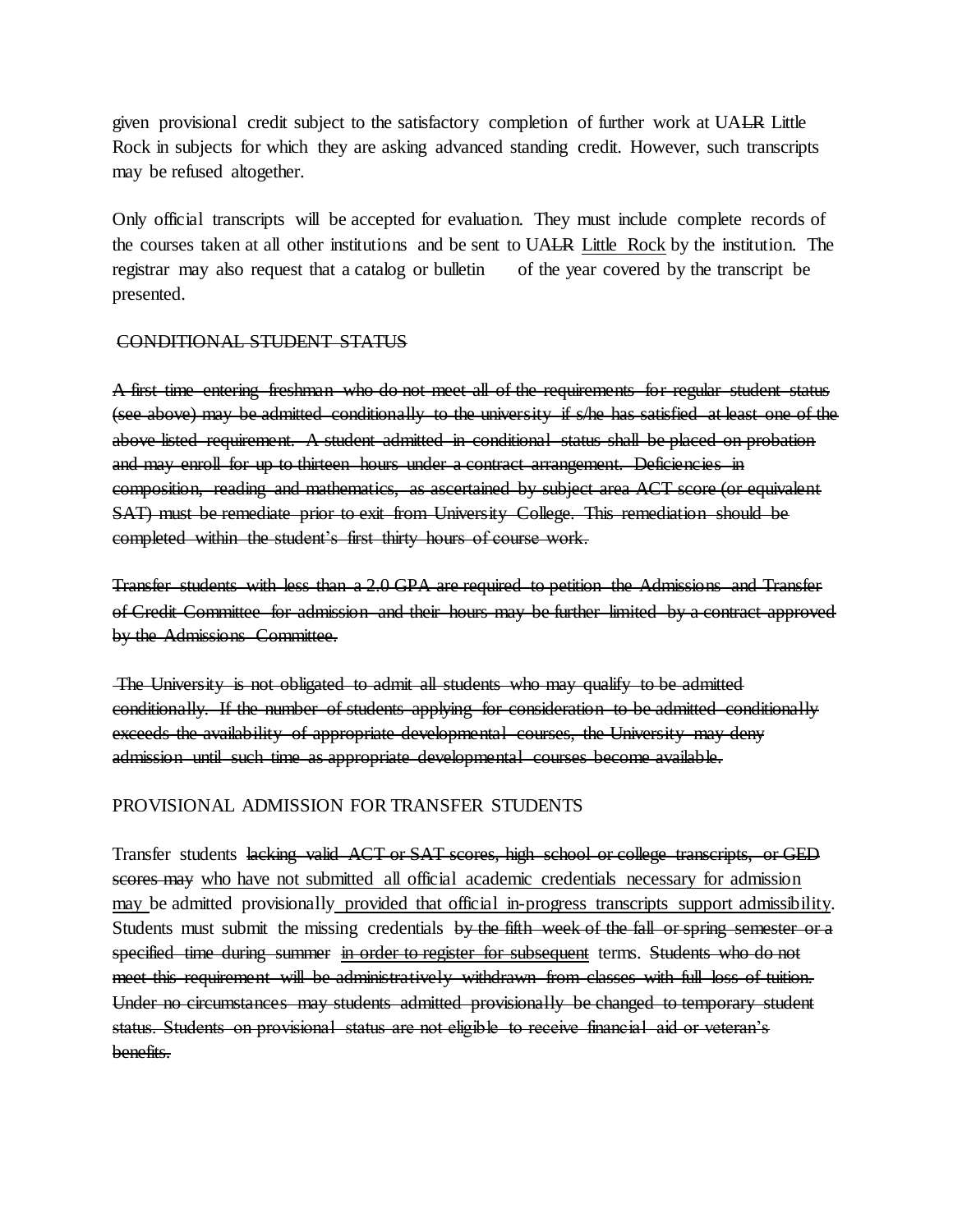## **Appendix D: Policy 204.6 Interactions with Government Officials and UA BoT Policy 465.1 Policy on Political Activity**

## **UALR Policy 204.6 Interactions with Government Officials (December 2014)**

### **Overview**

As a state-funded institution, the University of Arkansas at Little Rock (UA Little Rock) is governed by a variety of government regulations and processes. Interaction with government officials and offices is critical to the funding of the university and to advancing the university in other ways. Regular communication and correspondence with a range of officials at the local, state, and federal level are part of the ongoing operation of the university and must be carefully managed and monitored.

The university's government relations agenda and positions on issues are determined by the UA Little Rock chancellor in consultation with campus personnel and University of Arkansas System officials. That agenda includes managing issues relating to funding and operations, compliance with government regulations, reporting of university progress on a number of government programs, and/or resolution of problems experienced by or with the campus in government processes.

The government relations agenda is carried out by the Office of Government Relations, directed by the UA Little Rock Chief Government Relations Office, who reports to the UA Little Rock chancellor. The Office of Government Relations is the first point of contact for UA Little Rock employees in interacting with government offices. Unauthorized and uncoordinated efforts by university personnel can unintentionally harm the university's effort to secure funding and to protect and promote other interests of the university.

#### **Purpose**

The purpose of this policy is to establish guidelines, procedures, and a coordinated approach for interactions with government officials and offices by university employees. This policy applies to interactions with the Governor, the Arkansas General Assembly, Constitutional Officers, U.S. Senators, and U.S. Representatives, Federal Executive Branch officials, State and Federal agencies and offices, and other government entities and officials.

#### **Procedures**

The policy outlines procedures for the following categories of interactions:

1. **Contacting Government Officials with Proposals or Information**. The Office of Government Relations coordinates contact with state and federal government officials with requests for assistance and proposals for financial support (outside of the regular grant processes managed through the UA Little Rock Office of Research and Sponsored Programs). Any contact with government officials to request assistance for a UA Little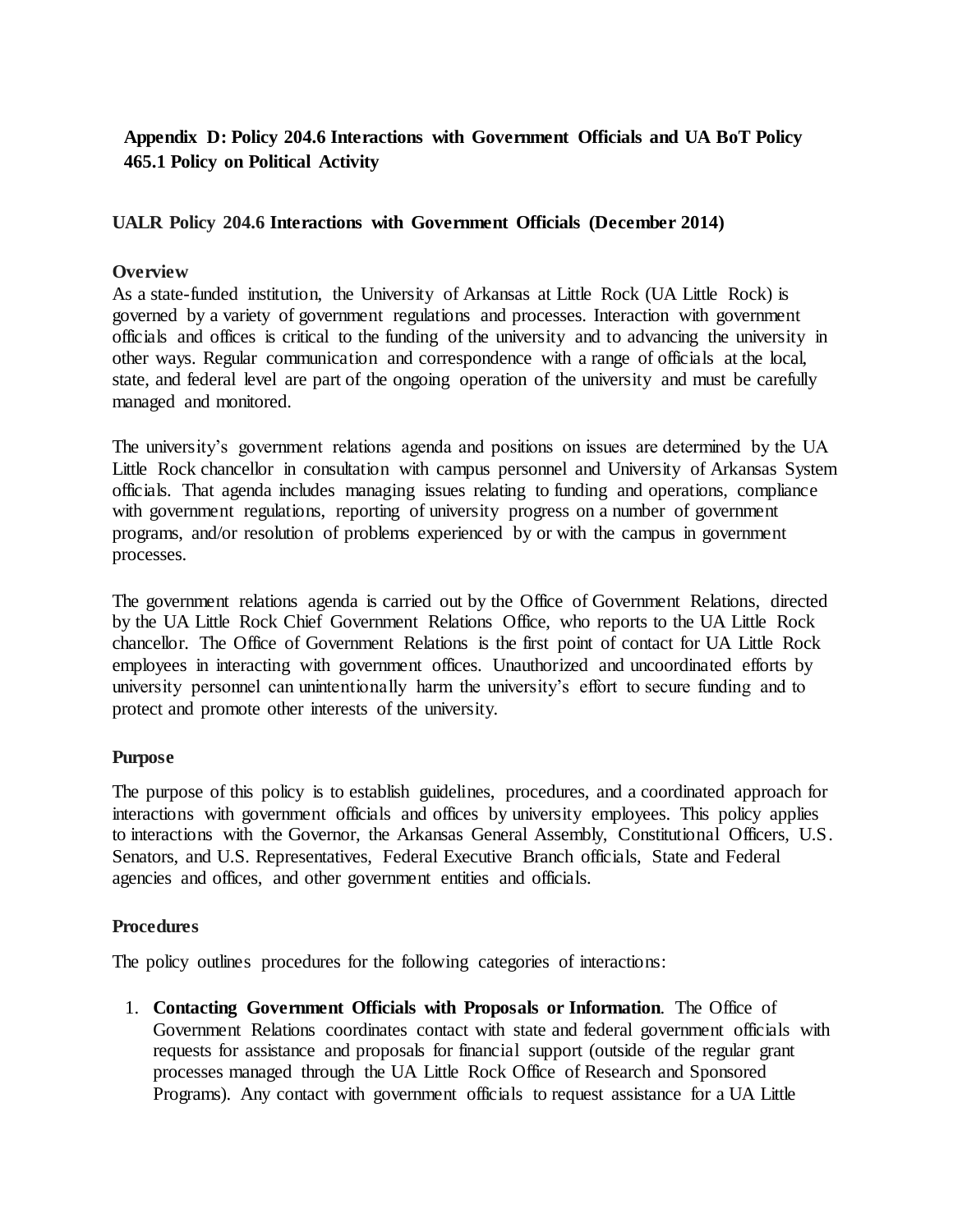Rock program or department must be coordinated through the Office of Government Relations. The office is charged with reviewing all non-grant proposals for support that go forward to state and federal offices and/or requests for meetings with state and federal offices for the purpose of garnering support of a UA Little Rock program. Numerous requests come to the campus for information in response to inquiries from legislators, their staff, and other officials. The Office of Government Relations should be made aware of any such responses by university personnel and provided a copy of responses. Employees are encouraged to inform the Office of Government Relations of new issues or to raise the administration's awareness of current or pending government policies affecting operations of the university.

- 2. **Inviting Government Officials to Campus or to University Events**. Employees should first consult with the Chief Government Relations Officer before inviting the Governor, Constitutional Officers, or members of the Arkansas Congressional delegation or Arkansas General Assembly to campus. This is to ensure prioritization of attendance by officials at events of institutional importance and to prevent multiple invitations to government officials for conflicting events. In most cases, the Office of Government Relations can assist in approved invitations to government officials and can work with staff to make sure such invitations have followed appropriate protocols.
- 3. **Advocacy or Lobbying Days by Professional Organizations**. Due to the numerous professional organizations in which UA Little Rock employees are involved, the Office of Government Relations is to be notified of any planned visits or meetings to government offices by university employees on behalf of such organizations. If an annual conference of a professional organization includes scheduled visits (i.e. Congressional Hill visits), the Office of Government Relations should be made aware of these along with agenda items prior to the visits. Personal or professional positions different from those of the university must be disclosed as such and must not be represented as or appear to represent the university's position in presentations at these meetings.
- 4. **Letter Campaigns by Professional Organizations**. Many professional organizations send letters from their membership intended to lobby government officials on particular issues. Before signing advocacy letters of professional associations of which they are members, employees should notify the Office of Government Relations and, if possible, provide a copy of the intended correspondence in order to determine if there could be unintended and negative consequences for the university's agenda. UA Little Rock letter or email system should not be used, nor should an employee's university title be used in correspondence on behalf of a professional organization to lobby a government official without prior consent from the Office of Government Relations.
- 5. **Expert Testimony**. The university encourages UA Little Rock faculty and professional staff in the sharing of their scholarly and technical expertise to serve a broad range of community needs. This includes providing expert testimony to government bodies and groups. In the event that a UA Little Rock faculty or staff member is contacted by a member or staff of the General Assembly or Congress to testify before a committee, or otherwise engage with the General Assembly or Congress with regard to their personal and/or professional expertise, such faculty and staff should notify and coordinate with the Office of Government Relations. The office can help in preparing or reviewing testimony remarks and in helping employees develop an understanding of the audience to and environment in which the testimony will be given. Faculty and staff must note that their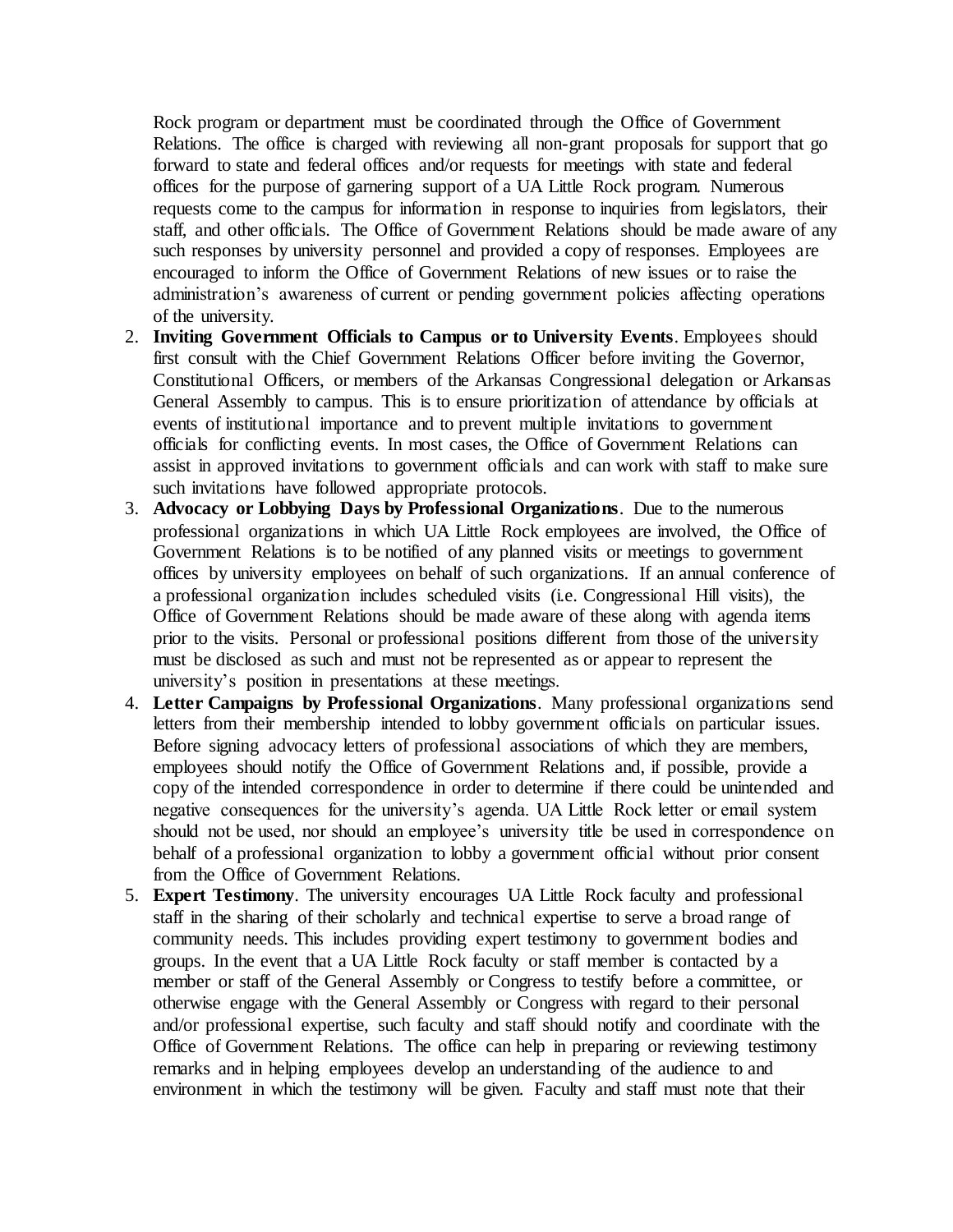testimonies do not represent the official position of UA Little Rock, unless authorized by the UA Little Rock chancellor.

- 6. **Routine Business Contact**. This policy does not restrict contact with government agencies that is within the scope of routine business conducted on behalf of UA Little Rock by employees. These contacts include work with the administration of grants and contracts (NSF, Department of Energy, etc.) and oversight agencies (Department of Education, OMB, etc.).
- 7. **Citizen Advocacy**. Nothing in this policy is intended to limit the constitutionally protected rights of citizens to petition or contact their elected representatives on behalf of their personal beliefs or needs. Faculty and staff have no need to disclose to the university any contact with elected officials on their personal time. In the course of such communication it is the responsibility of the employees not to represent their personal positions as those of the university or the university administration unless expressly approved by the UA Little Rock chancellor. The use of university resources such as UA Little Rock letterhead and email system is prohibited in the communicating of personal positions to government officials.

## **UA System Board Policy on Political Activity: 465.1 (March 2016)**

"**Political Activity**. University employees, as citizens, have the right to engage in political activity. However, no employee may involve the institution's name, symbols, property, or supplies in political activities.

Any employee who intends to seek public office or to assume a major role in a political campaign is obligated to discuss his/her plans with his/her supervisor. If the supervisor determines that the activity will impinge to any extent upon the full discharge of the employee's responsibilities to the university, the plans must be reviewed through regular administrative channels to the president's office for a determination of workload and salary adjustment.

Involvements which require part- or full-time services, and for which more than token compensation is received, will require a reduction of workload and pay, leave-of-absence, or resignation, depending upon the extent of the activity."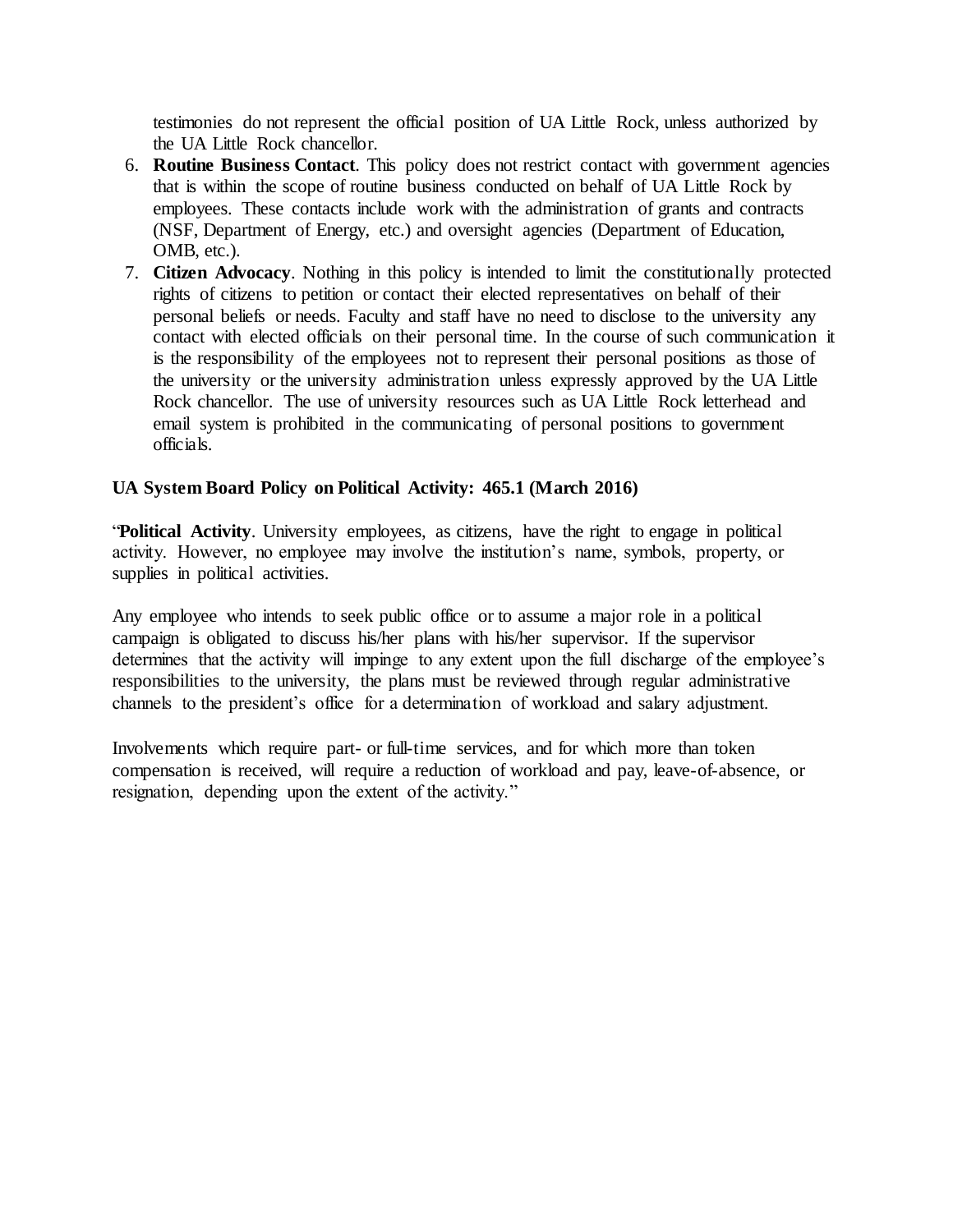### **Appendix E: Policy 403.25 Academic Freedom Policy (FS\_2018\_3)**

Statement articulating the University of Arkansas at Little Rock's overarching commitment to free, robust, and uninhibited debate and deliberation among all members of the university's community:

Our students and faculty have the right to discuss any problem that presents itself. This right is grounded in long-standing principles of academic freedom and is reflected in university accreditation standards. The "cure" for ideas we oppose lies through open discussion rather than through inhibition. Free inquiry is indispensable to the good life, universities exist for the sake of such inquiry, and without it they cease to be universities. This is the essence of critical thinking that provides society and individuals with progress.

Education is not intended to make people comfortable; it is meant to make them think. Universities are expected to provide the conditions within which hard thought, and therefore strong disagreement, independent judgment, and the questioning of stubborn assumptions, can flourish in an environment of the greatest freedom.

The ideas of different members of the University community will often and quite naturally conflict. But it is inappropriate for the University to attempt to shield individuals from ideas and opinions they find unwelcome, disagreeable, or even deeply offensive. Although the University community greatly values civility, and although all members of the University community share in the responsibility for maintaining a climate of mutual respect, concerns about civility and mutual respect can *never* be used as a justification for closing off discussion of ideas, however offensive or disagreeable those ideas may be to some members of our community.

The freedom to debate and discuss the merits of competing ideas does not, of course, mean that individuals may say whatever they wish, wherever they wish. But the University may legally restrict the substance of expression only when it explicitly violates the law, i.e., when speech falsely defames a specific individual, constitutes a genuine threat or actual harassment, or invades legally recognized privacy interests. In addition, reasonable time, place, and manner regulations are recognized as legal. But these are narrow exceptions to the general principle of freedom of expression, and it is vitally important that these exceptions *never* be used in a manner that is inconsistent with the University's commitment to a completely free and open discussion of ideas.

The University's fundamental commitment is to the principle that debate or deliberation may not be suppressed because the ideas put forth are thought by some or even by most members of the University community or society at large to be offensive, unwise, immoral, or wrongheaded. The individual members of the University community—not the University as an institution, its administration, nor any external constituency—are entitled to make those judgments for themselves, and to act on those judgments not by seeking to suppress speech, but by openly and vigorously contesting the ideas that they oppose. Indeed, fostering the ability of members of the University community to engage in such debate and deliberation in an effective and responsible manner is an essential part of the University's educational mission.